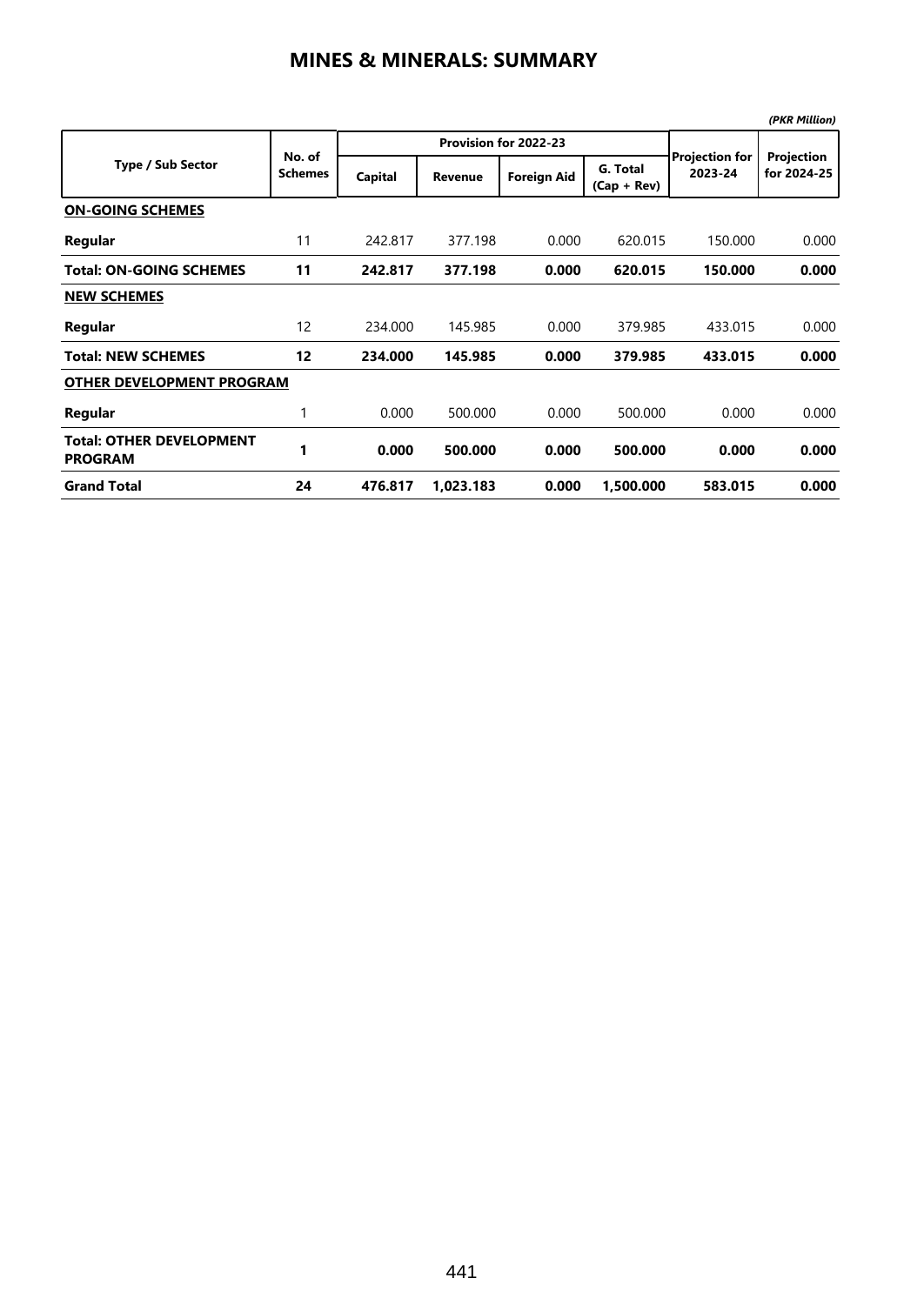## **Mines & Minerals**

|                    |                                                                                                                                                                                                   |              |                                   |                       |         |                |                         | (PKR Million) |                                   |
|--------------------|---------------------------------------------------------------------------------------------------------------------------------------------------------------------------------------------------|--------------|-----------------------------------|-----------------------|---------|----------------|-------------------------|---------------|-----------------------------------|
| GS<br>No           | <b>Scheme Information</b><br>Scheme ID / Approval Date / Location                                                                                                                                 | Est. Cost    | Accum.<br>Exp.<br><b>June, 22</b> | Provision for 2022-23 |         | <b>G.Total</b> | <b>MTDF Projections</b> |               | <b>Throw fwd</b><br><b>Beyond</b> |
|                    |                                                                                                                                                                                                   |              |                                   | Cap.                  | Rev.    | (Cap.+Rev.)    | 2023-24                 | 2024-25       | <b>June, 2025</b>                 |
| $\mathbf{1}$       | $\overline{2}$                                                                                                                                                                                    | $\mathbf{3}$ | 4                                 | 5                     | 6       | $\mathbf{7}$   | 8                       | 9             | 10                                |
|                    | <b>ON-GOING SCHEMES</b>                                                                                                                                                                           |              |                                   |                       |         |                |                         |               |                                   |
| Regular            |                                                                                                                                                                                                   |              |                                   |                       |         |                |                         |               |                                   |
| 4558               | <b>Potential Evaluation of Placer Gold in</b><br><b>River Indus at District Attock</b><br>01261901011 / 15-09-2020 / Attock                                                                       | 48.200       | 36.462                            | 0.000                 | 11.738  | 11.738         | 0.000                   | 0.000         | 0.000                             |
| 4559               | Strengthening of Punjab School of<br>Mines, Katas, Choa Saiden Shah,<br><b>District Chakwal</b><br>01272100365 / 29-07-2021 / Chakwal                                                             | 39.420       | 20.413                            | 10.980                | 8.019   | 18.999         | 0.000                   | 0.000         | 0.000                             |
| 4560               | <b>Digitized Royalty Monitoring of Minerals</b><br>for the Office of Deputy Director,<br>Chakwal<br>01272100366 / 29-07-2021 / Chakwal                                                            | 170.728      | 46.724                            | 23.265                | 100.739 | 124.004        | 0.000                   | 0.000         | 0.000                             |
| 4561               | <b>Construction of Office Building for</b><br>Inspector and Junior Inspector of Mines<br>Chakwal<br>01372100370 / 29-07-2021 / Chakwal                                                            | 39.576       | 21.990                            | 16.822                | 0.764   | 17.586         | 0.000                   | 0.000         | 0.000                             |
| 4562               | <b>Rehabilitation of Mines Rescue &amp; Safety</b><br><b>Station, Khushab</b><br>01312000598 / 02-10-2020 / Khushab                                                                               | 49.419       | 44.747                            | 3.730                 | 0.000   | 3.730          | 0.000                   | 0.000         | 0.000                             |
| 4563               | <b>Establishment of Office &amp; Residences</b><br>for Junior Inspector of Mines, Khushab<br>01312100368 / 29-07-2021 / Khushab                                                                   | 35.703       | 20.632                            | 15.071                | 0.000   | 15.071         | 0.000                   | 0.000         | 0.000                             |
| 4564               | <b>Rehabilitation of Mines Rescue &amp; Safety</b><br>Sub-Station, Makerwal<br>01322100359 / 29-07-2021 / Mianwali                                                                                | 37.194       | 15.272                            | 10.310                | 11.612  | 21.922         | 0.000                   | 0.000         | 0.000                             |
| 4565               | Strengthening and Digitization of<br>Working of Inspectorate of Mines,<br>Punjab, Lahore<br>01192000547 / 19-11-2020 / Lahore                                                                     | 99.388       | 52.139                            | 0.000                 | 43.241  | 43.241         | 0.000                   | 0.000         | 0.000                             |
| 4566               | <b>Construction of Office Building of Chief</b><br>Inspectorate of Mines Punjab, Lahore<br>01192100354 / 29-07-2021 / Lahore                                                                      | 312.480      | 85.000                            | 162.639               | 0.000   | 162.639        | 0.000                   | 0.000         | 0.000                             |
| 4567               | Potential Evaluation of Coal, Iron Ore,<br><b>Limestone and Other Industrial Minerals</b><br>in Koh-E-Suleman Range, D.G.Khan<br><b>Division</b><br>01042100355 / 07-09-2021 / Dera Ghazi<br>Khan | 180.000      | 0.000                             | 0.000                 | 30.000  | 30.000         | 150.000                 | 0.000         | 0.000                             |
| 4568               | <b>Strengthening of Directorate General</b><br>Mines & Minerals, Punjab and IT<br>Integration of Administrative Department                                                                        | 250.000      | 78.915                            | 0.000                 | 171.085 | 171.085        | 0.000                   | 0.000         | 0.000                             |
|                    | 01192100445 / 29-07-2021 / Puniab                                                                                                                                                                 |              |                                   |                       |         |                |                         |               |                                   |
|                    | <b>Total: Regular</b>                                                                                                                                                                             | 1,262.108    | 422.294                           | 242.817               | 377.198 | 620.015        | 150.000                 | 0.000         | 0.000                             |
|                    | <b>Total: ON-GOING SCHEMES</b>                                                                                                                                                                    | 1,262.108    | 422.294                           | 242.817               | 377.198 | 620.015        | 150.000                 | 0.000         | 0.000                             |
| <b>NEW SCHEMES</b> |                                                                                                                                                                                                   |              |                                   |                       |         |                |                         |               |                                   |
| Regular            |                                                                                                                                                                                                   |              |                                   |                       |         |                |                         |               |                                   |
| 4569               | Rehabilitation of the Office of Deputy<br>Director, Mines & Minerals, Rawalpindi<br>01292201166 / Un-Approved /<br>Rawalpindi                                                                     | 20.000       | 0.000                             | 17.000                | 3.000   | 20.000         | 0.000                   | 0.000         | 0.000                             |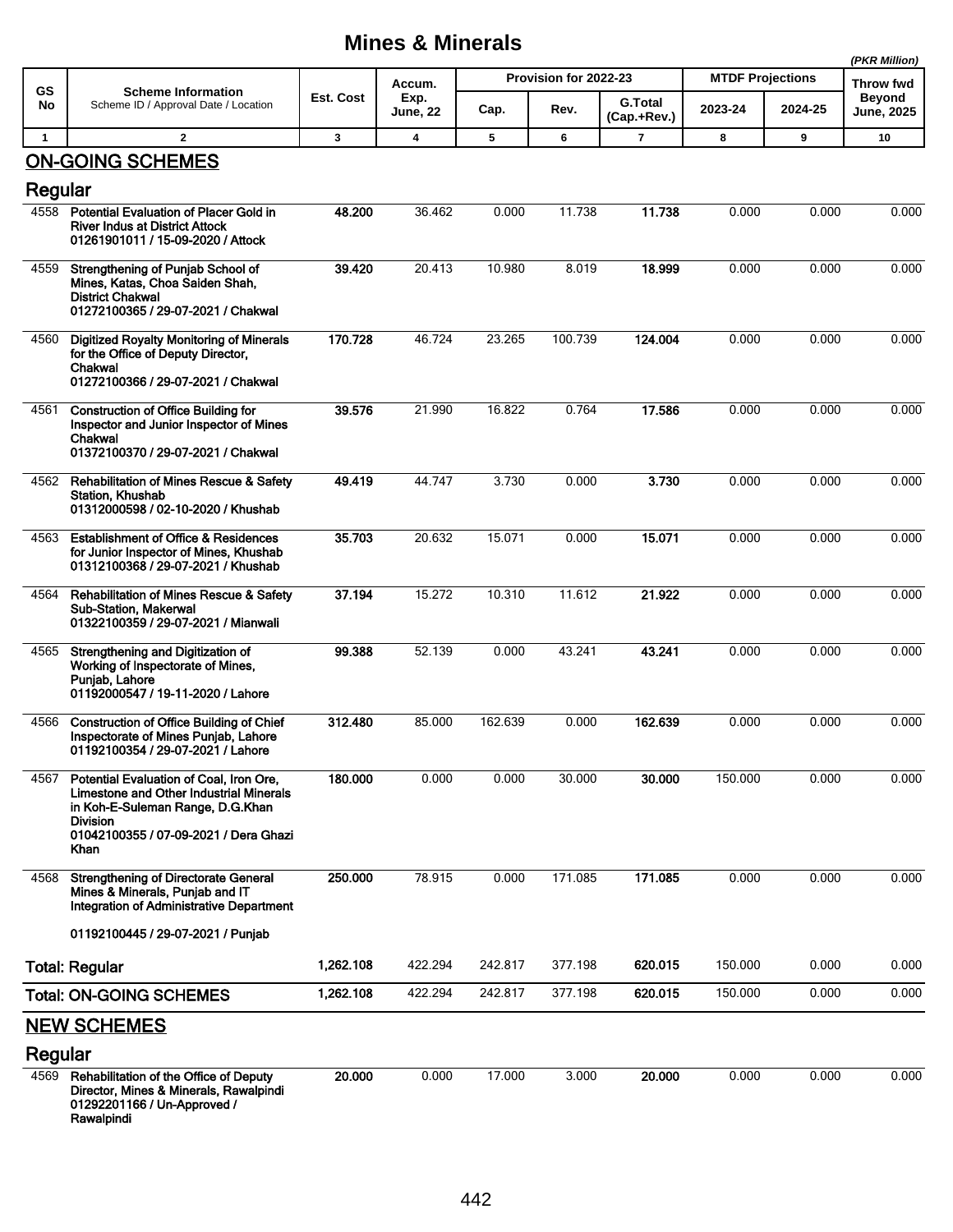## **Mines & Minerals**

|              |                                                                                                                                                                             |           |                                   |                       |         |                               |                         |         | (PKR Million)                      |
|--------------|-----------------------------------------------------------------------------------------------------------------------------------------------------------------------------|-----------|-----------------------------------|-----------------------|---------|-------------------------------|-------------------------|---------|------------------------------------|
| GS<br>No     | <b>Scheme Information</b><br>Scheme ID / Approval Date / Location                                                                                                           | Est. Cost | Accum.<br>Exp.<br><b>June, 22</b> | Provision for 2022-23 |         |                               | <b>MTDF Projections</b> |         | Throw fwd                          |
|              |                                                                                                                                                                             |           |                                   | Cap.                  | Rev.    | <b>G.Total</b><br>(Cap.+Rev.) | 2023-24                 | 2024-25 | <b>Beyond</b><br><b>June, 2025</b> |
| $\mathbf{1}$ | $\mathbf{2}$                                                                                                                                                                | 3         | 4                                 | 5                     | 6       | $\overline{7}$                | 8                       | 9       | 10                                 |
| 4570         | Rehabilitation of the Office and<br><b>Residences of Assistant Director Mines</b><br>& Minerals, Attock<br>01262201168 / Un-Approved / Attock                               | 18.000    | 0.000                             | 15.000                | 3.000   | 18.000                        | 0.000                   | 0.000   | 0.000                              |
| 4571         | <b>Establishment of Mines Sample Testing</b><br>Laboratory, Chakwal<br>01272200935 / Un-Approved / Chakwal                                                                  | 95.000    | 0.000                             | 15.000                | 20.000  | 35.000                        | 60.000                  | 0.000   | 0.000                              |
| 4572         | <b>Rehabilitation of Mines Rescue &amp; Safety</b><br>Sub-Station, Choa Saiden Shah, District<br>Chakwal<br>01272200936 / Un-Approved / Chakwal                             | 40.000    | 0.000                             | 10.000                | 10.000  | 20.000                        | 20.000                  | 0.000   | 0.000                              |
| 4573         | <b>Establishment of Geo Mineral Gallery in</b><br>Salt Range near Kallar-Kahar, District<br>Chakwal<br>01272200969 / Un-Approved / Chakwal                                  | 65.000    | 0.000                             | 15.000                | 15.000  | 30.000                        | 35.000                  | 0.000   | 0.000                              |
| 4574         | Rehabilitation of Office Building and<br>Residences of Punjab School of Mines,<br>Katas, Choa Saiden Shah, District<br>Chakwal<br>01372201209 / Un-Approved / Chakwal       | 100.000   | 0.000                             | 20.000                | 11.985  | 31.985                        | 68.015                  | 0.000   | 0.000                              |
| 4575         | <b>Construction of Residences for</b><br>Officers/Officials of the Office of Deputy<br>Director Small Scale Mining, Khushab<br>01312201134 / Un-Approved / Khushab          | 110.000   | 0.000                             | 30.000                | 0.000   | 30,000                        | 80.000                  | 0.000   | 0.000                              |
| 4576         | Construction of Residences for Officers /<br>Officials of the Office of Deputy Director,<br>Mines & Minerals, Mianwali<br>01322201125 / Un-Approved / Mianwali              | 90.000    | 0.000                             | 30.000                | 0.000   | 30,000                        | 60.000                  | 0.000   | 0.000                              |
| 4577         | Rehabilitation of the Office of Deputy<br>Director Mines & Minerals, Dera Ghazi<br>Khan<br>01042201167 / Un-Approved / Dera<br>Ghazi Khan                                   | 15.000    | 0.000                             | 12.000                | 3.000   | 15.000                        | 0.000                   | 0.000   | 0.000                              |
| 4578         | Capacity Building, Industrial Linkages &<br>Gender Mainstreaming in Mines &<br><b>Minerals Department</b><br>01372202176 / Un-Approved / Punjab                             | 120.000   | 0.000                             | 0.000                 | 80.000  | 80.000                        | 40.000                  | 0.000   | 0.000                              |
| 4579         | <b>Construction of Office Building and</b><br>Residences (Officer & Staff) of Inspector<br>of Mines, Sargodha<br>01382201208 / Un-Approved /<br>Khushab, Mianwali, Sargodha | 75.000    | 0.000                             | 25.000                | 0.000   | 25.000                        | 50.000                  | 0.000   | 0.000                              |
| 4580         | <b>Construction of Road in Mineral</b><br>Potential Area from ICI Road Khewra to<br>Kupper, District Jhelum<br>01382201248 / Un-Approved /<br>Jhelum Khushab                | 65.000    | 0.000                             | 45.000                | 0.000   | 45.000                        | 20.000                  | 0.000   | 0.000                              |
|              | <b>Total: Regular</b>                                                                                                                                                       | 813.000   | 0.000                             | 234.000               | 145.985 | 379.985                       | 433.015                 | 0.000   | 0.000                              |
|              | <b>Total: NEW SCHEMES</b>                                                                                                                                                   | 813.000   | 0.000                             | 234.000               | 145.985 | 379.985                       | 433.015                 | 0.000   | 0.000                              |